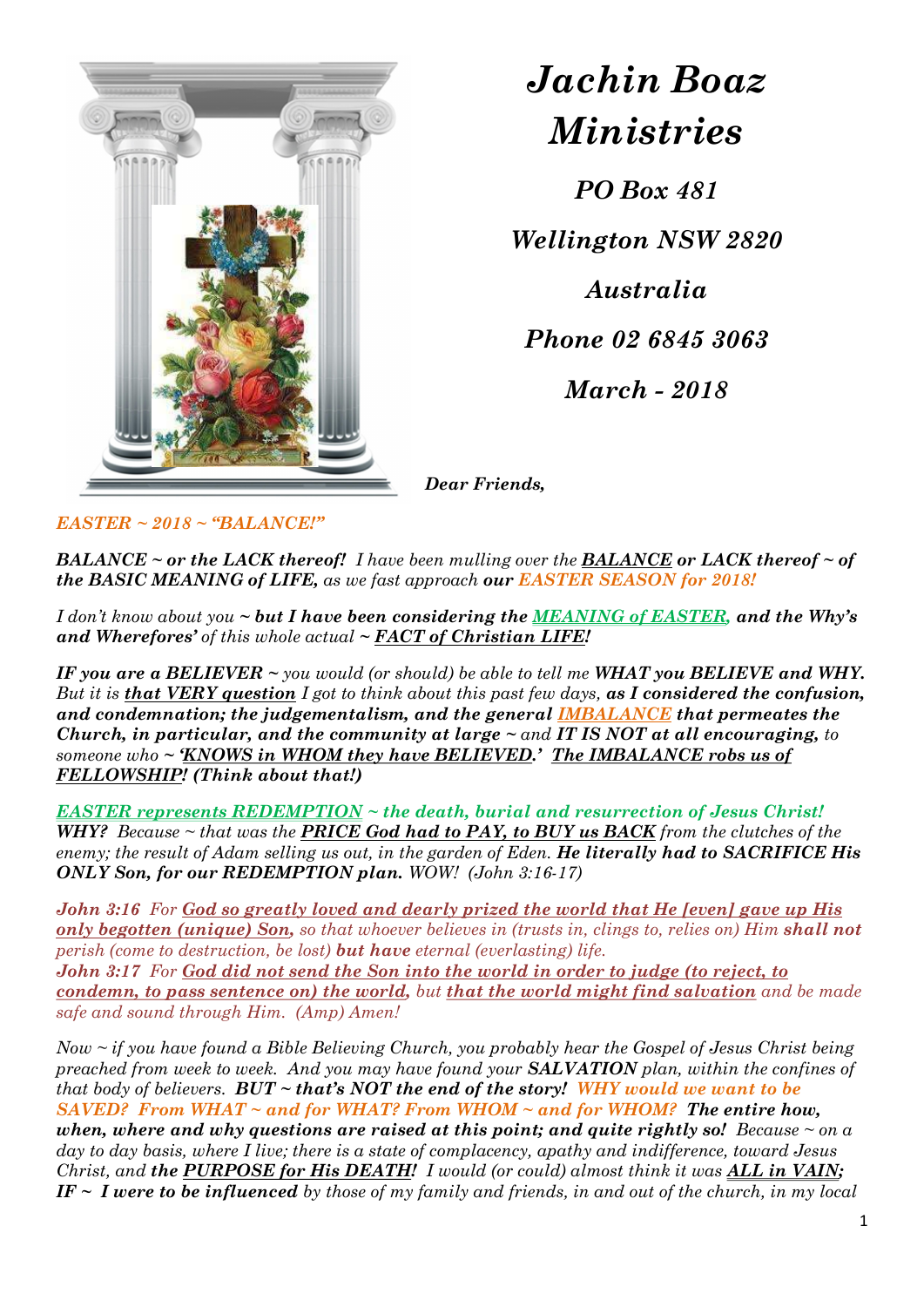area. Therein lies the basis for my mulling over the QUESTION, this week  $\sim$  WHY Lord? WHY do they think REDEMPTION is necessary? IF  $\sim$  they even do believe it is necessary!

I have beautiful family members who have given their hearts to the Lord, at the point of **Salvation**, and spent every day since  $\sim$  'arguing away' the malignancy of CONDEMNATION, and DECEPTION and DELUSION ~ so perfectly peddled by the enemy, and so 'warmly welcomed' by those whose heart's SOIL was NOT fertile enough, to allow the SEED of The Word to take ROOT, and GROW them  $UP \sim$  to FULL spiritual maturity. It is SO sad, yet so prevalent, and NOT just amongst my family, but in most churches I have attended. NO VICTORY! NO VICTORIOUS LIVING ~ with the FRUITS of the Spirit; as the EVIDENCE that Christ has <u>actually taken up residence WITHIN</u>  $\sim$  LOVE, JOY, PEACE  $\sim$  just to name a few. If the Holy Spirit came rolling down the isle of most churches  $\sim$  I'm **NOT** sure He would even be recognised. He is supposed to be INDWELLING! Yes  $\sim$  INDWELLING  $\sim$  with EVIDENCE! What evidence? The FRUITS of the Spirit! Your LIFE is someone else's Bible. What is it they get to READ every day they VIEW you, and your character, and conduct, and conversation? VERY SOON  $\sim$  Jesus  $\sim$  will ask that SAME question, of you! Selah! (A PAUSE and PONDER moment).

That brings me to the question of WHY and for WHAT and for WHOM  $\sim$  would we even bother to want to be SAVED? What does your SALVATION, mean to you? What does God's REDEMPTION plan, mean to you? Did He DIE in VAIN? These are ALL legitimate questions!

While I have been pondering this topic with the **Holy Spirit**  $\sim$  **I took at LOOK at the CROSS. When**  $\overline{did}$  you last BE STILL ~ and just LOOK upon the CROSS? To GAZE upon Him (or at least the **PLACE He hung,** and shed His cleansing blood, to make **YOUR** (our) redemption possible). It is a VERY humbling experience. IF this is unfamiliar territory to you  $\sim$  can I suggest you STOP reading at this point, and make a REVISIT to that same CROSS, and perhaps spend some time having that long overdue chat, with your Saviour. IF He is NOT your Lord and your Friend  $\sim$  about NOW would be a wonderful time to chat with Him, about 'that', also. It is a very simple process. ALL He requires  $\sim$  is a broken and contrite spirit; to BOW in humble REPENTANCE before Him, and YIELD your ALL. YES ~ He requires your ALL!

Those TWO crossed pieces of timber that held His broken, bloodied, and battered body; were very WELL-BALANCED. And it did my heart good to GAZE upon the EVIDENCE of WHAT He DID for me, and WHERE He DIED for me. I pray YOU too, are blessed as you make a REVISIT to that same  $\sim$  Calvary's Hill.

But  $\sim$  it still requires a look at WHY we would even bother with this REDEMPTION PLAN? To be saved, you might say. SAVED from WHAT? To take me to heaven, you might say. WHEN and WHY? Well  $\sim$  if I were to be influenced by the <u>former apathetic complacency that surrounds</u>  $me < I$  would probably think it was ALL in VAIN. Those around me don't much believe in the WHEN or WHY of anything He DIED for. They are very happy to be about their daily routines, with almost **NO** thought of our Lord and Saviour  $\sim$  at all.

 $SO ~~ ~$ what is the BALANCE  $~ \sim$  or LACK of BALANCE  $~ \sim$  or IMBALANCE  $~ \sim$  that I see?

My brothers and sisters in Christ  $\sim$  are totally VOID of VICTORY! (Not ALL, but  $MOST \sim SAD$ , but TRUE). They have NOT yet perceived the REASON for the WHY and WHEN of the REDEMPTION PLAN.

I do NOT think they have too many conversations with  $\sim$  even themselves; least of all the Lord, or their fellow believers, **about WHY Christ DIED**  $\sim$  and WHEN His plan and purpose WILL (the REASON for; the RESULT of; His Redemption Plan) MANIFEST in our lives, as our REALITY  $\sim$  just as God intended. Before He was crucified, He told the disciples…

John 14:1 **DO NOT let your hearts be troubled** (distressed, agitated). You believe in and adhere to and trust in and rely on God; **believe in and adhere** to and trust in and rely also on Me.

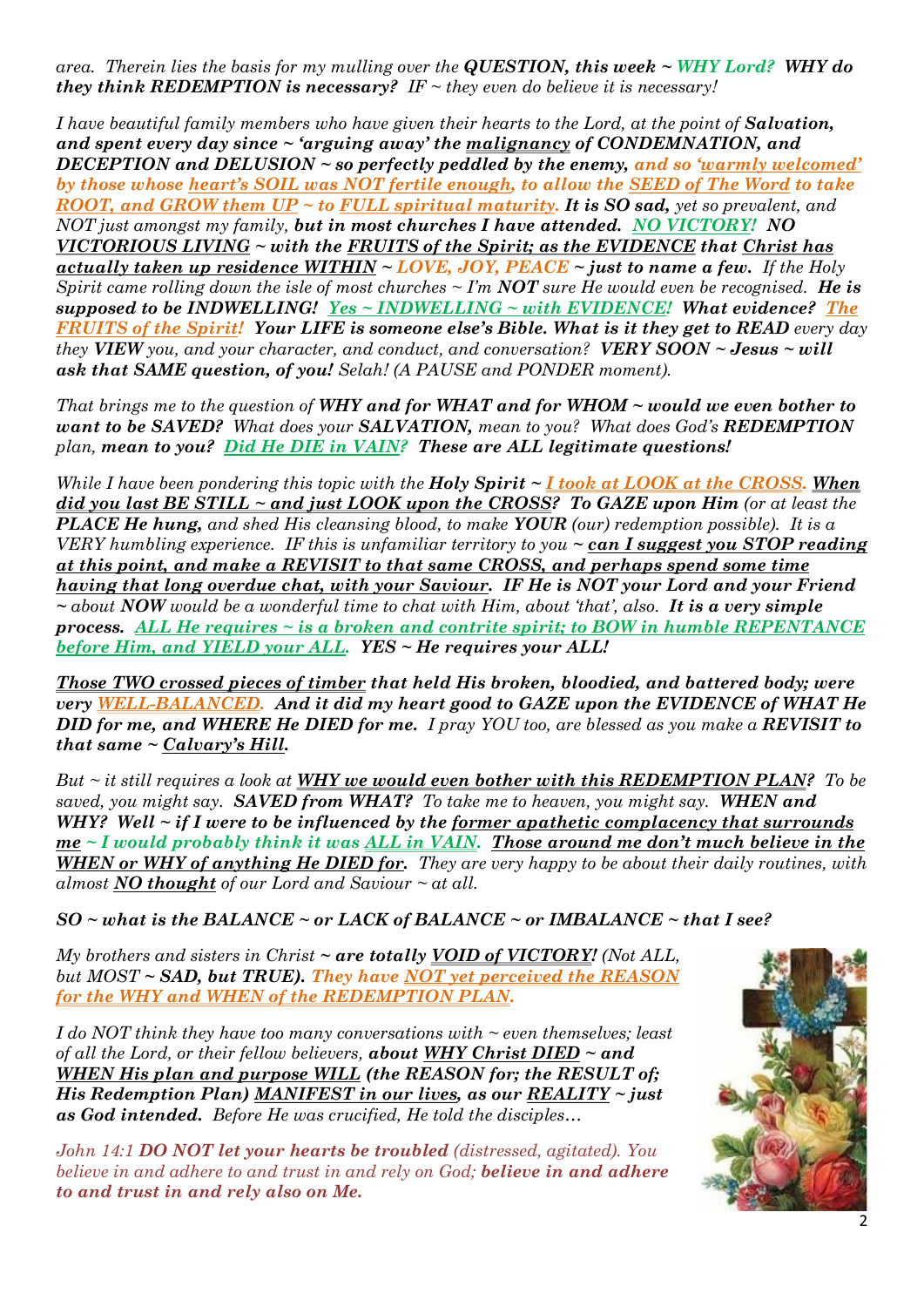John 14:2 In My Father's house there are many dwelling places (homes). If it were not so, I would have told you; for I am going away to prepare a place for you.  $John\ 14:3\ And\ when\ (if)\ I\ go\ and\ make\ ready\ a\ place\ for\ you\ I\ will\ come\ back\ again\ and\ will$ 

take you to Myself, that where I am you may be also.

John 14:4 And [to the place] where I am going, you know the way.

John 14:5 Thomas said to Him, Lord, we do not know where You are going, so how can we know the way?

John 14:6 Jesus said to him,  $I$  am the Way and the Truth and the Life; NO ONE comes to the Father except by (through) Me. (Amp) Amen.

SO ~ 'that conversation' Jesus had with His disciples, SAID ALL we NEED to KNOW, about WHY He DID what He DID, and WHAT it should MEAN for us. His CRUCIFIXATION paved the way to the Father's House, for ALL of US.  $BUT \sim WHEN \sim still$  remains a discussable issue; and a very controversial one at that. That should **NOT** be the case  $\sim$  **IF we would simply LISTEN to** what Jesus SAID  $\sim$  especially in Matthew 24 and throughout the Scriptures, via the Old Testament **prophets.** And ADDED to that, we have the present  $day \sim \text{Watchmen}$  on the Prophetic End-Times Wall, of our global society. Are you LISTENING? Or have you CHOSEN to IGNORE them?

It is a very SAD fact that MOST churches, have CHOSEN to IGNORE, the teaching and preaching of End-Time Prophecy; but that is to their OWN peril; and that of their congregations; and they will PAY a HIGH PRICE very  $S OON \sim$  for their apathy and wilful DISOBEDIENCE. SAD but TRUE! After all, almost ONE THIRD of the Bible is devoted to Bible Prophecy,  $SO \sim it$  must have been HIGH on God's agenda  $\sim$  of 'stuff' for us to KNOW.

 "According to "The Encyclopaedia of Biblical Prophecy" by J. Barton Payne, there are 1,239 prophecies in the Old Testament and 578 prophecies in the New Testament for a total of 1,817. These prophecies are contained in 8,352 of the Bible's verses. Since there are 31,124 verses in the Bible, the  $8.352$  verses that contain prophecy constitute  $26.8$  percent of the Bible's volume." (https://gracethrufaith.com/ask-a-bible-teacher/much-bible-prophecy/)

WHY would I even bother to prompt your memory, and load you with this barrage of questions  $\sim$ especially, if you are very happy to remain in your state of apathetic complacency, and indifference, regarding all of this information? Well  $\sim$  it just so happens that the EASTER SEASON, and the BALANCE of Christ's CROSS of CHOICE, ushers in the REASON for the <u>SEASON, in which we are NOW living</u>. It's called  $\sim$  the END of the End-Times  $\sim$  LIKE it or  $NOT \sim READV$  or  $NOT \sim BELIEVE$  it or  $NOT'$ . It is a stark reminder of WHAT He DID, and WHY He DID IT, and for WHOM He DID IT ~ and His recorded Prophetic WORDS, even tell us  $WHEN' \sim$  we can expect His RETURN. For that is surely what He told the disciples in John chapter 14 and verse 3. And ... WHEN (IF) I GO ~ I WILL COME BACK, and TAKE YOU to be with Me! That news is VERY EXCITING for me just now, because I have also heeded His instructions of Luke 21:28 which tell us  $\sim$  "Now WHEN THESE THINGS BEGIN to occur, LOOK UP and lift up your heads, because your REDEMPTION (deliverance) is drawing NEAR."

Are you noticing "THESE THINGS" happening around the world? Do you even KNOW what the prophecies have explained "these things" to be; that we should be looking out

for? Most people I know  $\sim$  DO NOT. They choose wilful IGNORANCE. Ignorance is neither tolerated nor acceptable, by our Lord, and  $SO \sim$  for all of those who CHOOSE DISOBEDIENCE; Calvary will have dire consequences. ETERNAL CONSEQUENCES! I again, remind you of the parable of the ten virgins. Five were WISE and OBEDIENT; and five were FOOLISH and DISOBEDIENT. OBEDIENCE was WELCOMED IN to the Marriage Ceremony and Supper. DISOBEDIENCE was LOCKED OUT!!! Selah! (Another PAUSE and PONDER moment for you).

BALANCE ~ or the LACK thereof!